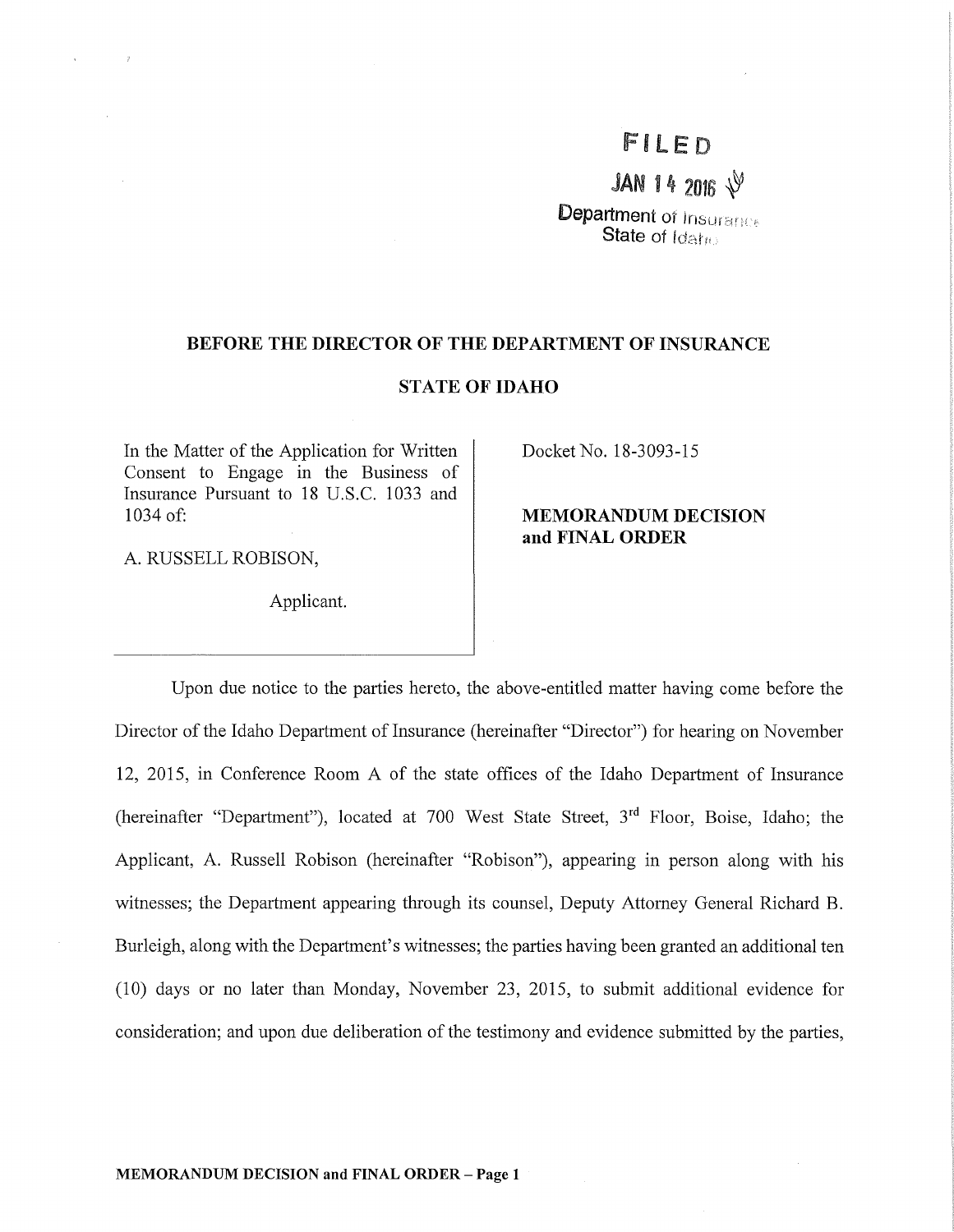and in consideration of the premises, the Director does hereby makes his findings and conclusions and enters this Memorandum Decision and Final Order.

#### I. MEMORANDUM DECISION

## A. Course of Proceedings.

On or about September 1, 2015, Robison submitted an Application for Written Consent to Engage in the Business oflnsurance (hereinafter "Application"). *See,* Department Exhibit 1. After its review, in a letter dated September 30, 2015, to Robison signed by Georgia Siehl, Bureau Chief for Company Activities, the Department denied Robison's Application. *See, Denial of Application for Written Consent to Engage in the Business of Insurance in Idaho, pursuant to 18 US.* C. § *1033(e)(2),* DOI Docket No. 18-3093-15. Thereafter, by letter dated October 5, 2015, and received by the Department on October 9, 2015, Robison filed an Appeal and Request for Hearing on the denial of his Application. *See, Appeal and Request for Hearing,* DOI Docket No. 18-3093- 15.

On October 16, 2015, the Director issued a Notice of Hearing to the parties, setting the matter for November 12, 2015, at 9:30 a.m. at the Department's offices in Boise, Idaho. On November 2, 2015, the Director issued an order relating to the disclosure of the parties' proposed exhibits and witnesses.

On November 12,  $2015$ , the hearing was held, oral testimony was received, and evidence was presented. Robison's Exhibits A and B were admitted into evidence. Tr., p. 25, 11. 16-25 and p. 36, ll. 11-16. The Department's Exhibits 1 and 4 were admitted into evidence. Tr., p. 57, *l.* 15 and p. 65, *l.* 24.

On November 23, 2015, Robison timely submitted additional documentary evidence in the form of  $(1)$  a letter addressed to the Director, and  $(2)$  a copy of Robison's 2014 Idaho tax return.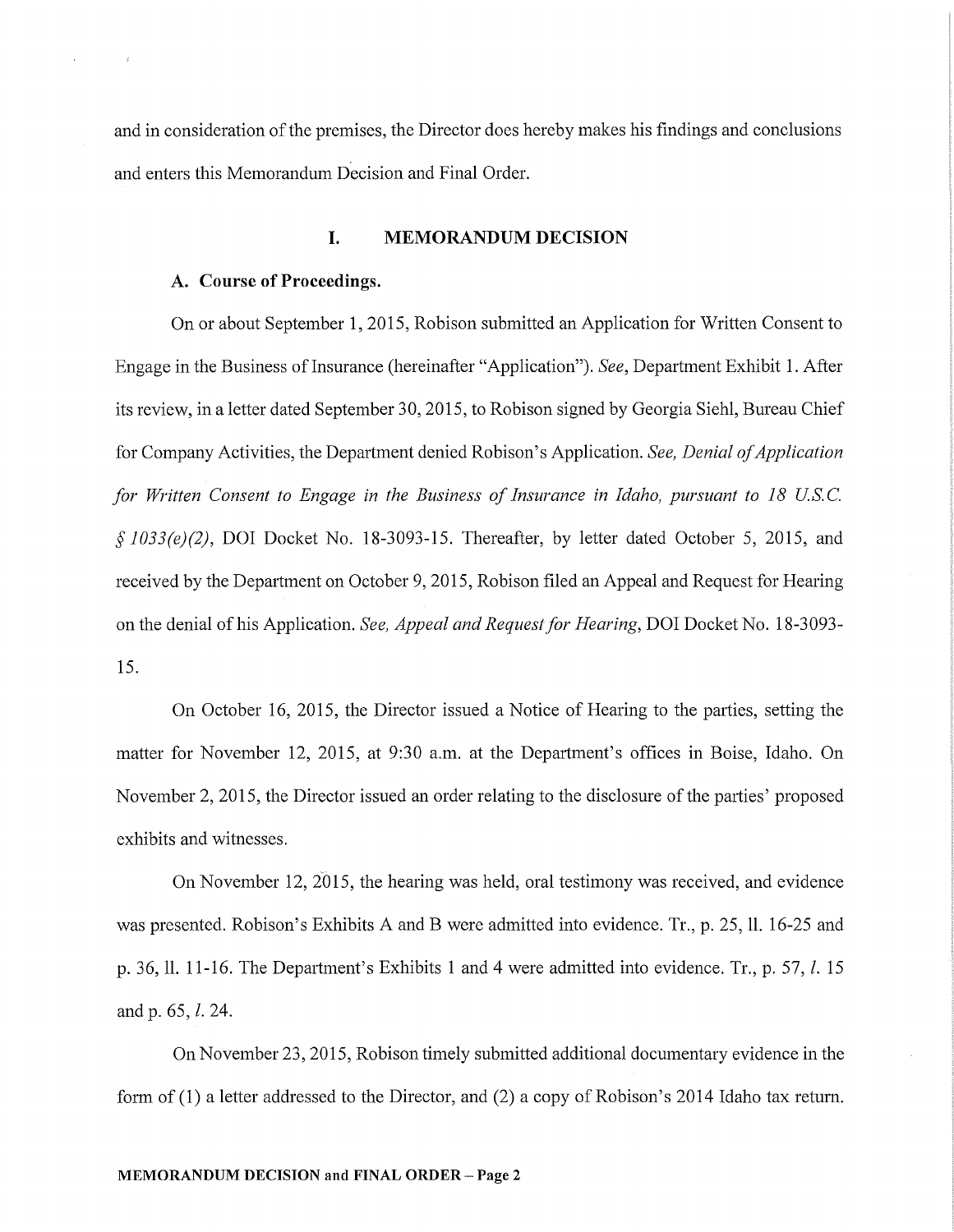As of the date of this Memorandum Decision, the Director has not received an objection from the Department to either submittal from Robison. Therefore the additional documentary evidence identified above will be admitted and identified respectively as Robison's Exhibits C and D. The record is now closed and the controversy in question is ready for decision.

## **B. TheLaw.**

"The business of insurance is one affected by the public interest, requiring all persons be actuated by good faith, abstain from deception, and practice honesty and equity in all insurance matters. Upon the insurer, the insured, and their representatives, and all concerned in insurance transactions, rests the duty of preserving the integrity of insurance." Section 41-113(2), Idaho Code.

Title 41, chapter 10, Idaho Code, "governs the qualifications and procedures for licensing of insurance producers." Section  $41-1001(1)$ , Idaho Code. A producer is a "person required to be licensed under the laws of [the state of Idaho] to sell, solicit or negotiate insurance." Section 41- 1003 (8), Idaho Code. A license is a "document issued by the director authorizing a person to act as an insurance producer for the lines of authority specified in the document." Section 41-1003(3), Idaho Code. An insurance producer shall "not sell, solicit or negotiate insurance in this state for any class or classes of insurance unless that person is licensed as a producer for that line of authority in accordance with [title 41, chapter 10, Idaho Code]." Section 41-1004(1), Idaho Code.

State licensing requirements notwithstanding, federal law provides that a person "who has been convicted of any criminal felony involving dishonesty or a breach of trust, or who has been convicted of an offense under [18 U.S.C. § 1033], and who willfully engages in the business of insurance whose activities affect interstate commerce or participates in such business, shall be fined as provided in this title or imprisoned not more than 5 years, or both." 18 U.S.C.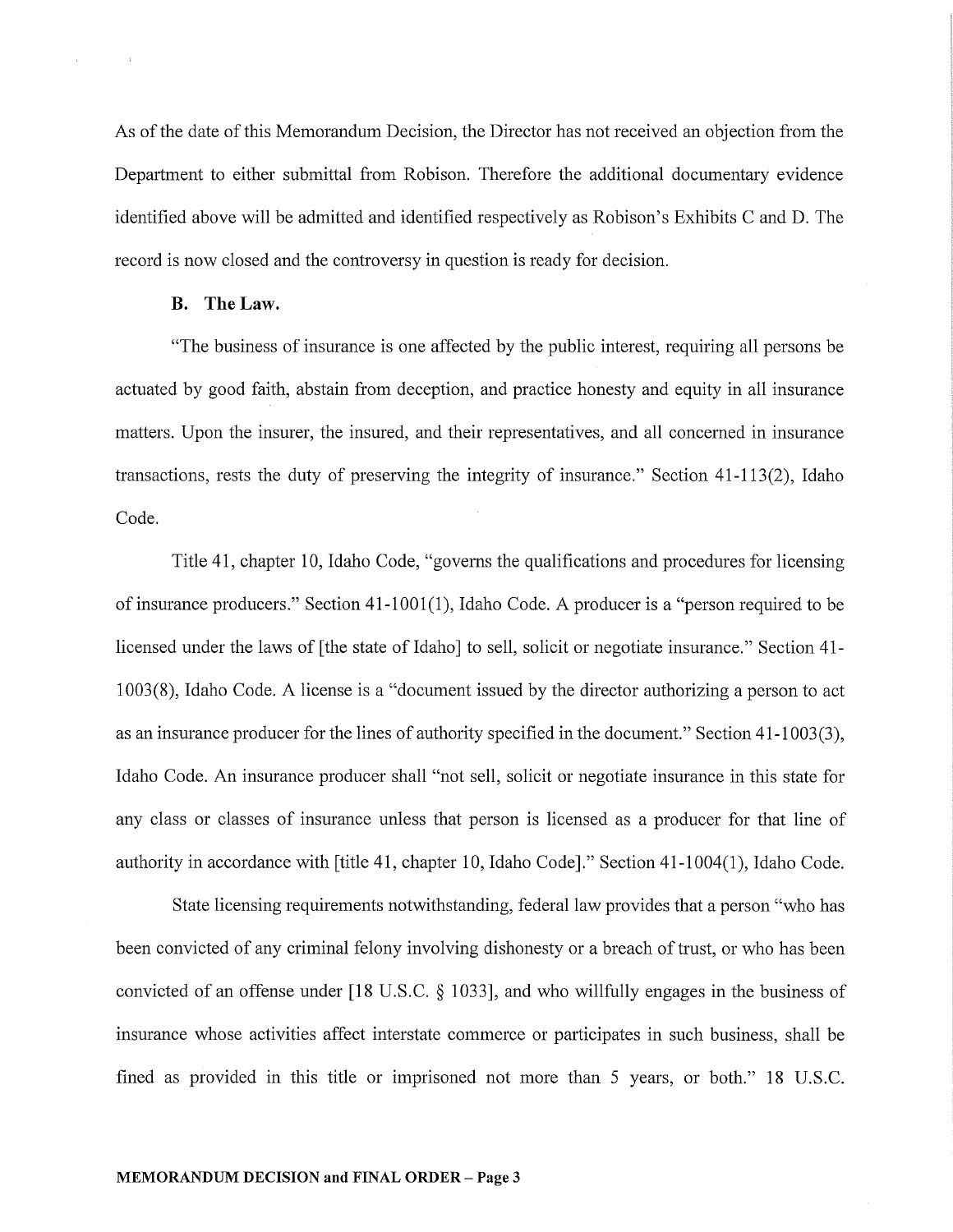$\S 1033(e)(1)(A)$ . However, "[a] person [who has been convicted of any criminal felony involving dishonesty or breach of trust may engage in the business of insurance or participate in such business if such person has the written consent of any insurance regulatory official authorized to regulate the insurer, which consent specifically refers to this subsection [18 U.S.C.  $\S$  1033(e)(2)]." 18 U.S.C. § 1033(e)(2). Such consent of the insurance regulatory official is required before the person may apply for an insurance producer's license under title 41, chapter 10, Idaho Code.

In the state of Idaho, the Director of the Idaho Department of Insurance is the "insurance regulatory official" within the meaning of 18 U.S.C. § 1033(e)(2). The Director is charged with enforcement of the provisions of the Idaho Insurance Code, title 41, Idaho Code, "and shall execute the duties imposed upon him by [title 41 ... and] shall have the powers and authority expressly conferred upon him by or reasonably implied from the provisions of [title 41]." Section 41-210(1) and (2), Idaho Code.

Section 18 U.S.C.  $\S$  1033(e)(2) does not provide a standard upon which a written consent may be granted. However, the Director's judgment in this matter is guided by Idaho law, and the Director's decision will be upheld where it is not, among other things, "arbitrary, capricious, or an abuse of discretion." Section 67-5279(2)(e), Idaho Code.

An agency's decision "is capricious if it was done without a rational basis." An agency's decision "is arbitrary if it was done in disregard of the facts and circumstances presented or without adequate determining principles." *A&B Irr. Dist. v. Idaho Dept. of Water Resources,* 153 Idaho 500, 512, 264 P.3d 225, 237 (2012). Where the director has discretion, as in the instant matter, there is no abuse of discretion if the director acted within his bounds of discretion, consistently within legal standards, and the decision was based on reason. *State Ins. Fund v. Jarolimek,* 139 Idaho 137, 139, 75 P.3d 191, 193 (2003).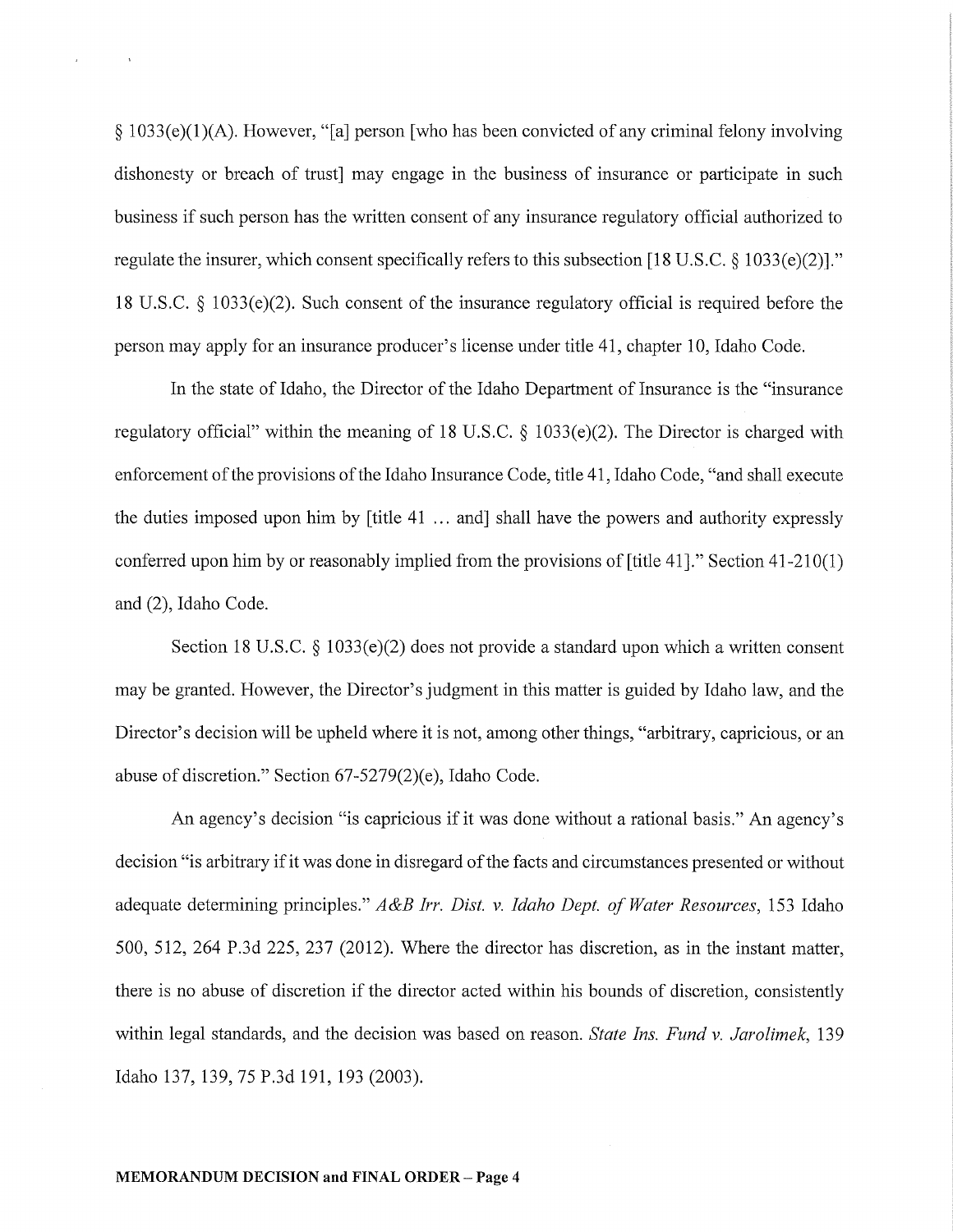# C. The Question.

The question in controversy is whether the Director of the Idaho Department of Insurance should grant Robison written consent to engage in the business of insurance or participate in such business in the state of Idaho under 18 U.S.C. § 1033, which consent would then allow Robison to make application for an insurance producer's license under Idaho law.

## D. Discussion.

On November 12, 2015, Robison testified at hearing on several points relating to his Application, including but not limited to his taking responsibility, his reformation and punishment, his passion for the insurance industry, prior precedence, and his hope for a second chance.

At hearing, Robison admitted to violating federal law. Specifically, on May 13, 2013, Robison pleaded guilty in the United States District Court for the District of Idaho to violating 26 U.S.C. § 7206(1), namely Making and Subscribing a False Tax Return. *See*, Department's Exhibit 1, p. 317. Robison also admitted at hearing in this matter, and in plea documents in the criminal matter, that he knew that rebating was illegal under the Idaho Insurance Code, namely section 41- 1314, Idaho Code. *See*, Department's Exhibit 1, pp. 274-275. Robison has acknowledged the crime and has admitted to it in several forums.

Judgment was entered against Robison on October 24, 2013, with imprisonment in a federal conectional facility for four months, supervised release for a period of one year after discharge from prison, a fine in the amount of \$10,000, and restitution in the amount of \$270,631.00. *See,* Department's Exhibit 1, pp. 317-321. Upon his release from prison, it is notable that Robison paid the fine and the restitution in full. *See,* Tr., p. 29, 11. 1-6.

Robison claims that he has been reformed. At several points in the record, Robison notes that the reformation process began in October 2010 when a federal wanant was served on his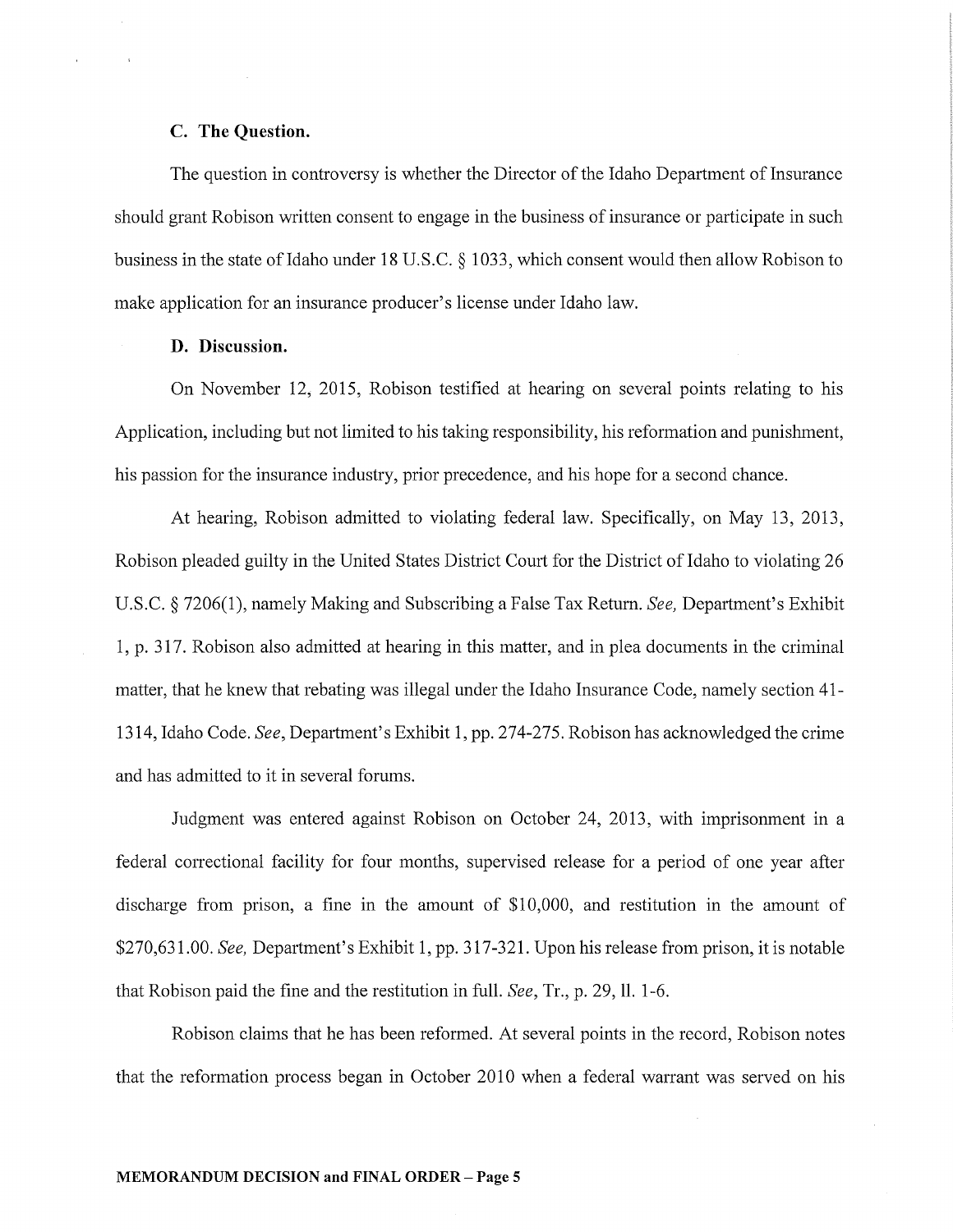family at the family home and business locations. Robison also provided evidence of support from family and friends. His testimony at hearing reflects his passion for the insurance industry, wherein he stated that nothing "will sway [him] from being passionate about this [insurance] industry." Tr. p. 35, 1. 12.

The hearing record and admitted exhibits reflect Robison's pleas for forgiveness, including pleas to former clients and family as well as to the Department. While it is commendable to reestablish lost relationships with family and business associates and the community at large, whether to forgive Robison is not a function of the Director nor is it a measure in this case whether to grant Robison's Application.

Robison has pleaded for a "second chance" and has provided the Director with examples of previous Department cases involving 1033 applications for written consent. Robison stated to the Director at hearing, "I hope that you will consider my 1033 application in a similar fashion in which you have with others whom have had a felony conviction and were granted consent." Tr. p. 42, 11. 16-19. Robison attached a number of previous Department decisions to his Application to support his position. *See*, Department's Exhibit 1, pp. 325-365. The Director reviewed each case cited by Robison. None of the cases involved a 1033 application. Further, the cases cited by Robison did not involve a violation of the law within the definition of 18 U.S.C. § 1033 requiring permission from the Director to engage in insurance in the state of Idaho. The cases cited are not substantially similar to the instant case in application of the facts or law and therefore have no binding value.

In addition, the Director has reviewed other Department cases involving 1033 applications that were granted or denied. The disparity between the facts of the cases cited by Robison, and other Department 1033 application cases on file, "and the application of law of the State of Idaho,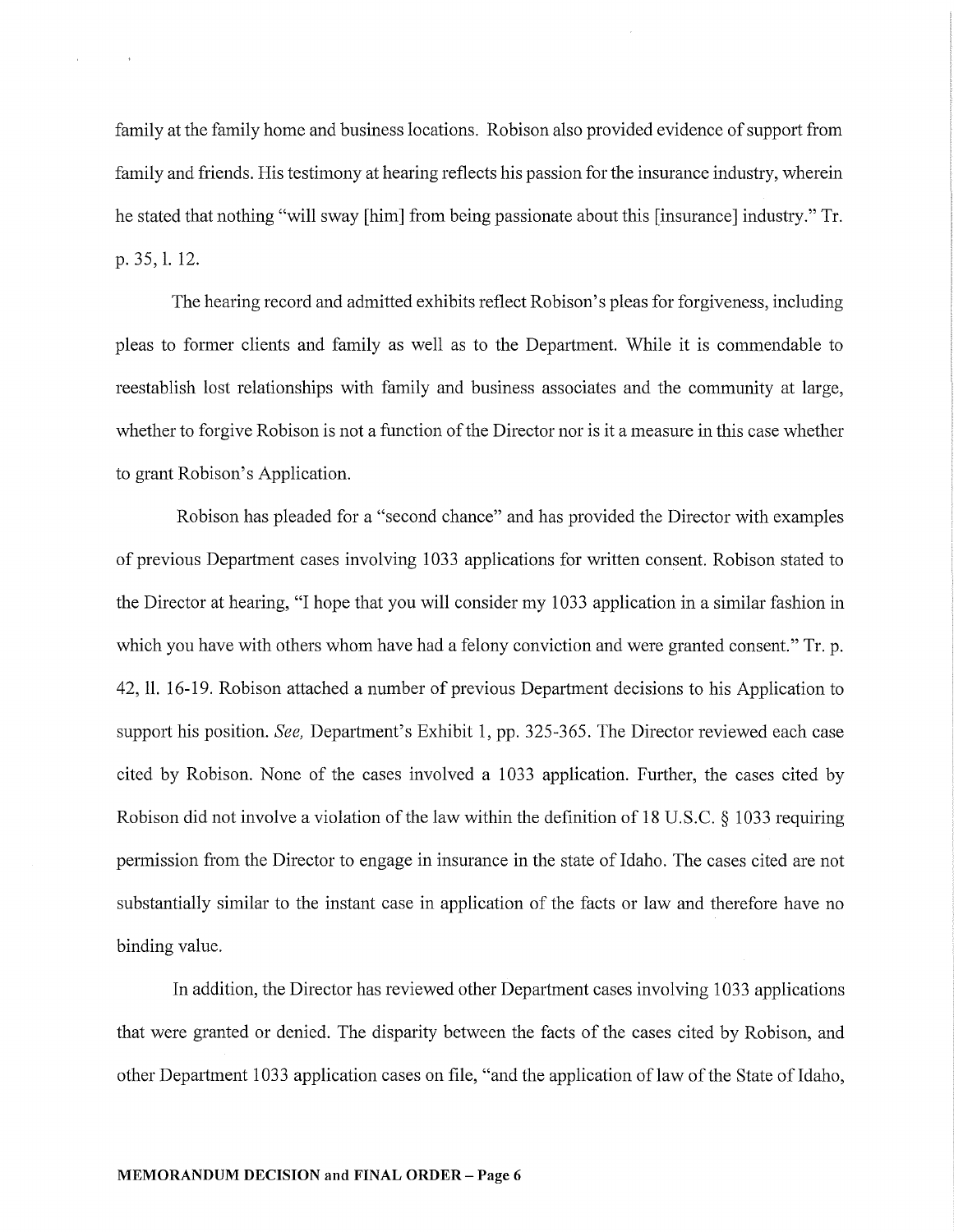preserve the legal principle that the review of cases, findings and conclusions, and the issue of [whether to grant consent under 18 U.S.C. § 1033 to engage in the practice of insurance in the state of Idaho] is a matter of discretion on the part of the Director within the purview of Title 41, Idaho Code." *In re: Edward* E. *Cain,* DOI Docket No. 18-2404-07 at p. 12 *(affirmed* on appeal, *Edward*  E. *Cain v. Idaho Department of Insurance,* Ada County Case No. CV OC 08 20810 (June 10, 2009)(D. Duff McKee, D.J.).

¥.

Reaching a decision regarding Robison's Application is not a responsibility to be taken lightly, and the Director is mindful of his duty to protect the public interest and to preserve the integrity of insurance. *See,* section 41-113(2), Idaho Code.

The burden to apply for and obtain written consent of the Director is on Robison. *See,* 18 U.S.C. § 1033(e)(2). Robison has a right to a hearing at which to present testimony and evidence. Such a hearing was held on November 12, 2015, and Robison was further granted an additional ten days to present documentary evidence.

The exhibits and oral testimony presented at hearing and produced thereafter by Robison evidence both the support of Robison's family and Robison's passion for the insurance business. However, the evidence presented fails to overcome the seriousness of the crime for which Robison was responsible, a crime which related directly to his past conduct in the business of insurance.

Robison stated he takes full responsibility for his actions; yet at hearing Robison still blamed others, including his father, for his crime and for his punishment. Further, according to Robison, the Department is suspect for asking about 2009 tax forms signed by him in October of 2010, and is merely attempting to justify denial of his Application and "crucify" him for making what he terms an "error." *See*, Robison's Exhibit C. It appears from the record that Robison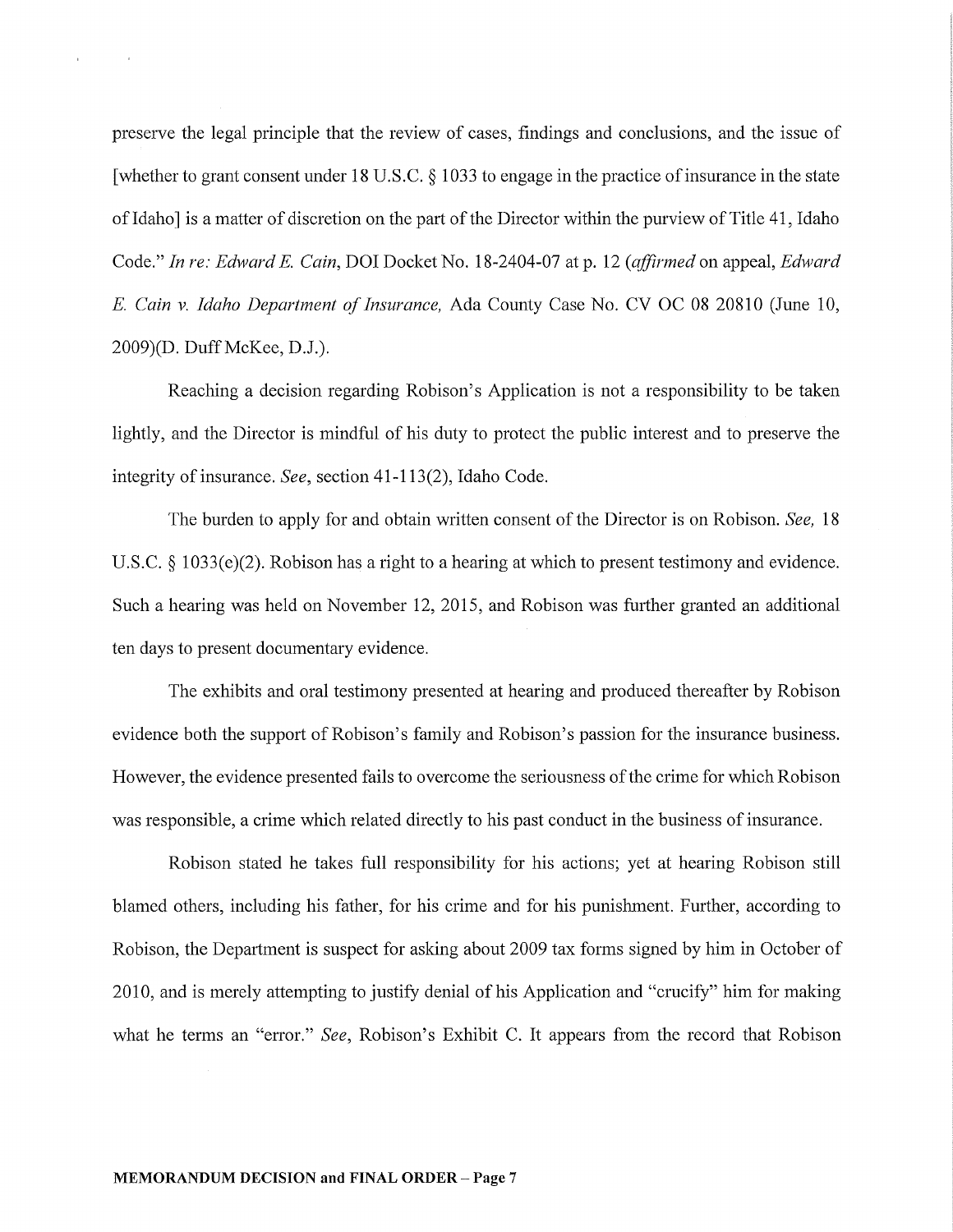understands the gravity of the punishment, but he misses the importance or respect for the rule of law.

The Director is convinced that Robison has not been fully rehabilitated. Further, the Director does not believe the grant of Robison's Application is consistent with the public interest as provided under 18 U.S.C.  $\S$  1033 or with the policies and statutes set forth in title 41, Idaho Code.

Therefore, based on the foregoing, the record, the Director enters the following Final Order.

# II. FINAL ORDER

Upon review of the record, the oral testimony at hearing, the exhibits admitted at hearing and thereafter, and the law, and in consideration of the premises:

IT IS HEREBY ORDERED that A. RUSSELL ROBISON's Application for Written Consent to Engage in the Business of Insurance Pursuant to 18 U.S.C. § 1033 is **DENIED**.

DATED this  $'$  day of January, 2016.

STATE OF IDAHO DEPARTMENT OF INSURANCE

 $\ell$ *wer* 

DEAN L. CAMERON Director

#### NOTIFICATION OF RIGHTS

This is a final order of the Director. Any party may file a motion for reconsideration of this final order within fourteen (14) days of the service date of this order. The agency will dispose of the petition for reconsideration within twenty-one (21) days of its receipt, or the petition will be considered denied by operation oflaw. *See* Idaho Code§ 67-5246(4).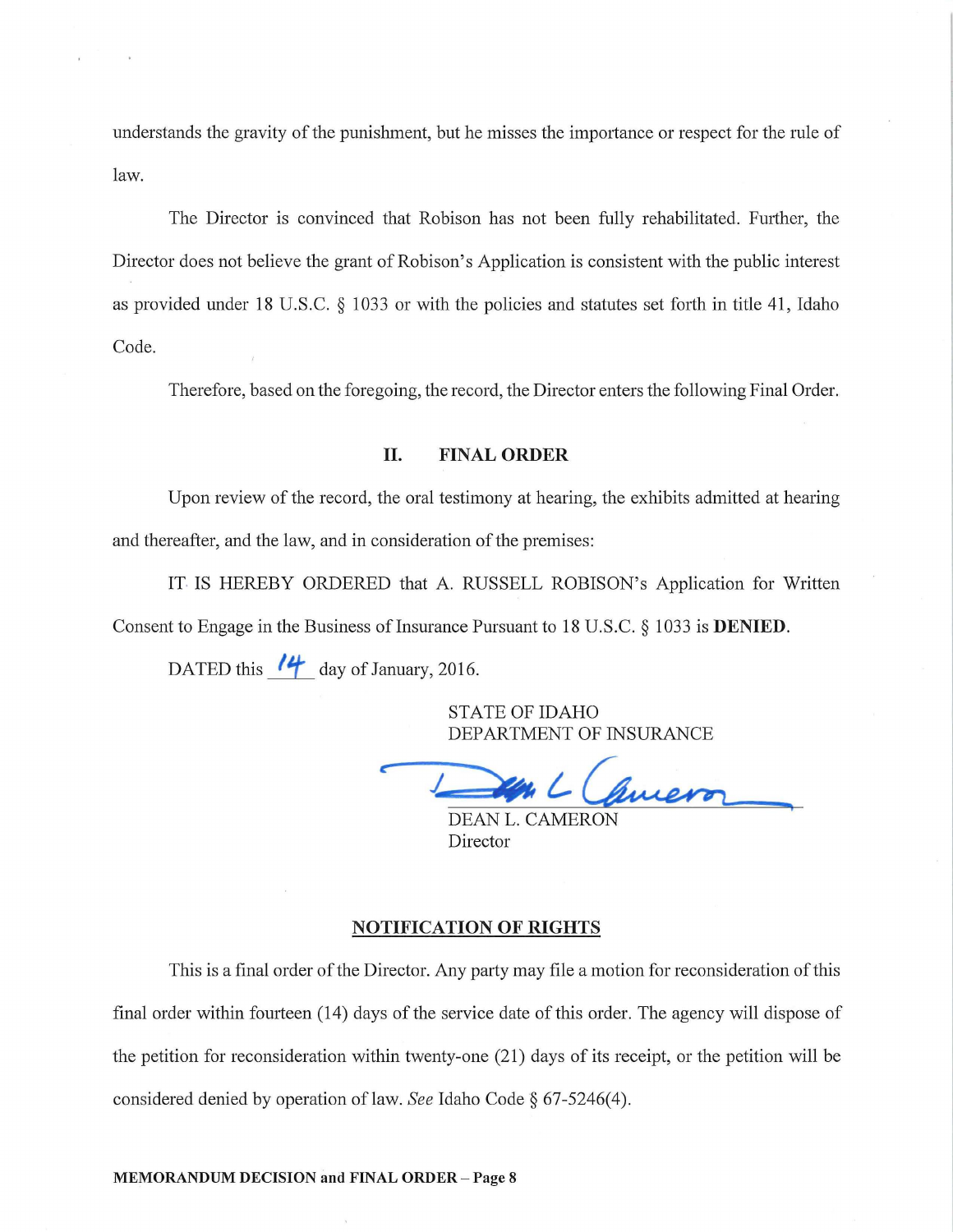Pursuant to Idaho Code  $\S$ § 67-5270 and 67-5272, any party aggrieved by this final order or orders previously issued in this case may appeal this final order and all previously issued orders in this case to district court by filing a petition in the district court of the county in which:

i. A hearing was held,

 $\bar{\mathbf{r}}$ 

- ii. The final agency action was taken,
- iii. The party seeking review of the order resides, or operates its principal place of business in Idaho, or
- iv. The real property or personal property that was the subject of the agency action is located.

An appeal must be filed within twenty-eight (28) days of (a) the service date of this final order, (b) an order denying petition for reconsideration, or (c) the failure within twenty-one  $(21)$ days to grant or deny a petition for reconsideration, whichever is later. *See* Idaho Code§ 67-5273. The filing of an appeal to district court does not itself stay the effectiveness or enforcement of the order under appeal.